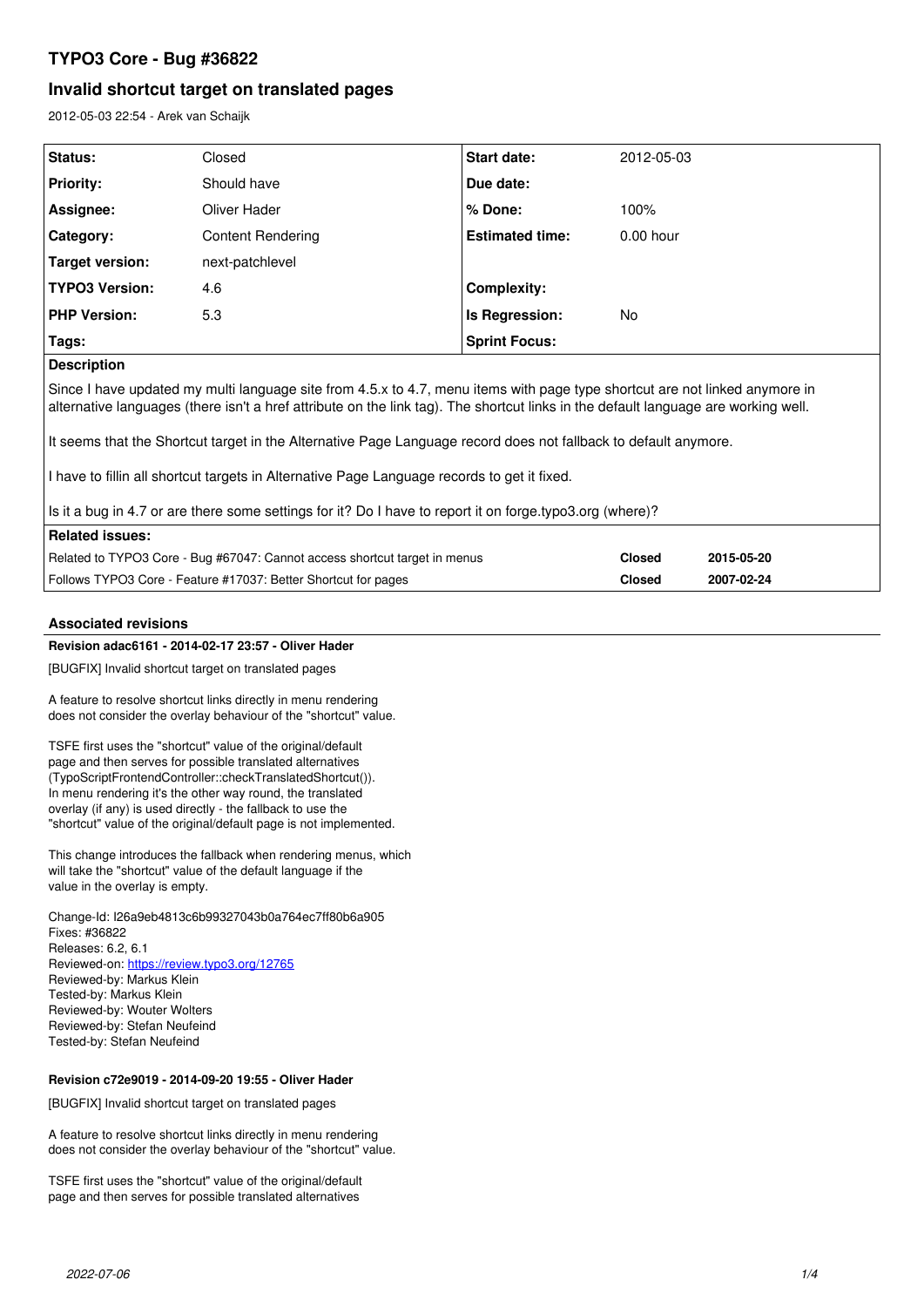(TypoScriptFrontendController::checkTranslatedShortcut()). In menu rendering it's the other way round, the translated overlay (if any) is used directly - the fallback to use the "shortcut" value of the original/default page is not implemented.

This change introduces the fallback when rendering menus, which will take the "shortcut" value of the default language if the value in the overlay is empty.

Change-Id: I26a9eb4813c6b99327043b0a764ec7ff80b6a905 Fixes: #36822 Releases: 6.2, 6.1 Reviewed-on:<http://review.typo3.org/27676> Reviewed-by: Oliver Hader <[oliver.hader@typo3.org>](mailto:oliver.hader@typo3.org) Reviewed-by: Stefan Neufeind [<typo3.neufeind@speedpartner.de>](mailto:typo3.neufeind@speedpartner.de) Tested-by: Stefan Neufeind [<typo3.neufeind@speedpartner.de](mailto:typo3.neufeind@speedpartner.de)>

### **Revision f9badf9b - 2019-11-29 08:10 - Mathias Brodala**

[BUGFIX] Fix translated shortcut target in menus

This ensures that the target of translated "shortcut" pages is properly available. Normally this value is lost due to language overlay thus the original page record needs to be retrieved to restore the original shortcut target.

Now it is possible to e.g. mark shortcut menu items as active on translated pages.

Resolves: #67047 Related: #36822 Releases: master, 9.5 Change-Id: I2cabc252ba1936763d6cbe1fe0a093aa74f5a4e1 Reviewed-on:<https://review.typo3.org/c/Packages/TYPO3.CMS/+/39630> Tested-by: TYPO3com [<noreply@typo3.com>](mailto:noreply@typo3.com) Tested-by: Benni Mack <[benni@typo3.org>](mailto:benni@typo3.org) Tested-by: Susanne Moog <[look@susi.dev](mailto:look@susi.dev)> Reviewed-by: Benni Mack <br/> <br/>penni@typo3.org> Reviewed-by: Susanne Moog <[look@susi.dev>](mailto:look@susi.dev)

#### **Revision 9735a3ac - 2019-11-29 13:38 - Mathias Brodala**

[BUGFIX] Fix translated shortcut target in menus

This ensures that the target of translated "shortcut" pages is properly available. Normally this value is lost due to language overlay thus the original page record needs to be retrieved to restore the original shortcut target.

Now it is possible to e.g. mark shortcut menu items as active on translated pages.

Resolves: #67047 Related: #36822 Releases: master, 9.5 Change-Id: I2cabc252ba1936763d6cbe1fe0a093aa74f5a4e1 Reviewed-on:<https://review.typo3.org/c/Packages/TYPO3.CMS/+/62477> Tested-by: TYPO3com [<noreply@typo3.com>](mailto:noreply@typo3.com) Tested-by: Susanne Moog <[look@susi.dev](mailto:look@susi.dev)> Reviewed-by: Susanne Moog <[look@susi.dev>](mailto:look@susi.dev)

#### **History**

#### **#1 - 2012-07-12 14:46 - Oliver Hader**

- *Status changed from New to Accepted*
- *Assignee set to Oliver Hader*
- *Target version set to 4.6.11*
- *TYPO3 Version changed from 4.7 to 4.6*

# **#2 - 2012-07-12 14:52 - Oliver Hader**

Requirements: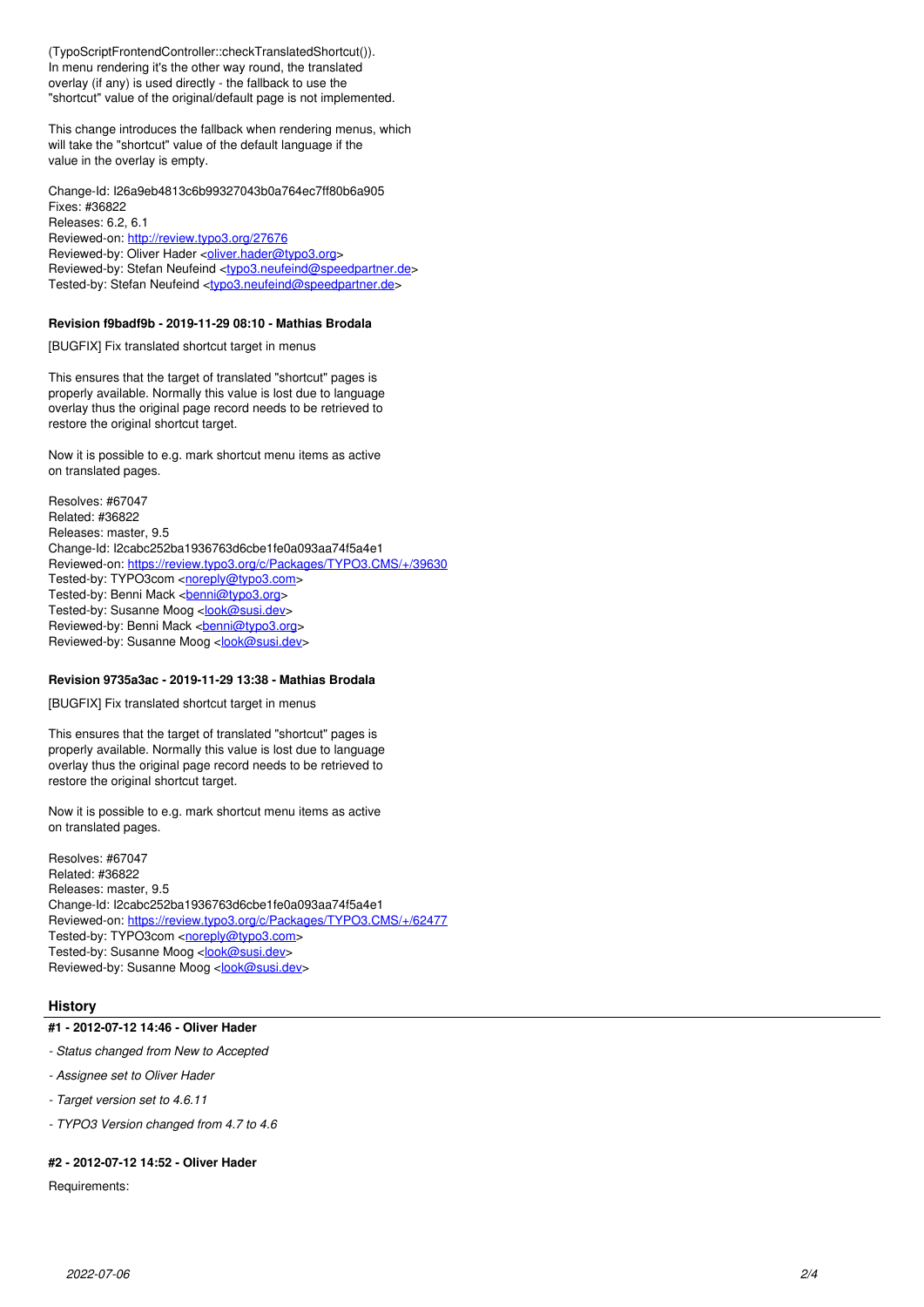- different languages
- a shortcut page with a specified target page in default language o localization of the shortcut page, but keeping the target blank there
- a page (as referenced as shortcut target) in default language
	- o localization of that page to test the results

# Description:

A feature to resolve shortcut links directly in menu rendering does not consider the overlay behaviour of the "shortcut" value. The mentioned feature has been introduced in TYPO3 4.6 - see [#17037](https://forge.typo3.org/issues/17037)

TSFE first uses the "shortcut" value of the original/default page and then serves for possible translated alternatives (tslib\_fe::checkTranslatedShortcut()).

In menu rendering it's the other way round, the translated overlay (if any) is used directly - the fallback to use the "shortcut" value of the original/default page is not implemented.

Since up to TYPO3 4.5, TSFE resolved those shortcuts, there has not been any problem.

# **#3 - 2012-07-12 14:55 - Oliver Hader**

*- Subject changed from Shortcut targets in Alternative Page Language doesnt fallback anymore to the default target in TYPO3 4.7 to Invalid shortcut target on translated pages*

### **#4 - 2012-07-12 14:59 - Gerrit Code Review**

*- Status changed from Accepted to Under Review*

Patch set 1 for branch **TYPO3\_4-6** has been pushed to the review server. It is available at <http://review.typo3.org/12763>

### **#5 - 2012-07-12 15:00 - Gerrit Code Review**

Patch set 1 for branch **TYPO3\_4-7** has been pushed to the review server. It is available at <http://review.typo3.org/12764>

### **#6 - 2012-07-12 15:02 - Gerrit Code Review**

Patch set 1 for branch **master** has been pushed to the review server. It is available at <http://review.typo3.org/12765>

#### **#7 - 2012-07-13 12:50 - Gerrit Code Review**

Patch set 2 for branch **TYPO3\_4-7** has been pushed to the review server. It is available at <http://review.typo3.org/12764>

# **#8 - 2012-07-13 13:01 - Gerrit Code Review**

Patch set 2 for branch **TYPO3** 4-6 has been pushed to the review server. It is available at <http://review.typo3.org/12763>

# **#9 - 2012-07-13 13:02 - Gerrit Code Review**

Patch set 2 for branch **master** has been pushed to the review server. It is available at <http://review.typo3.org/12765>

### **#10 - 2012-08-08 10:43 - T. Lau**

I applied the Patch set 2 onto my Typo3 installation, but it does **not** work if shortcut mode is "First subpage of selected/current page". It only works if a shortcut page was selected.

#### **#11 - 2012-10-13 13:38 - Gerrit Code Review**

Patch set 3 for branch **master** has been pushed to the review server. It is available at <http://review.typo3.org/12765>

# **#12 - 2012-10-13 13:43 - Gerrit Code Review**

Patch set 3 for branch **TYPO3\_4-7** has been pushed to the review server. It is available at <http://review.typo3.org/12764>

### **#13 - 2012-10-13 13:45 - Gerrit Code Review**

Patch set 3 for branch **TYPO3\_4-6** has been pushed to the review server. It is available at <http://review.typo3.org/12763>